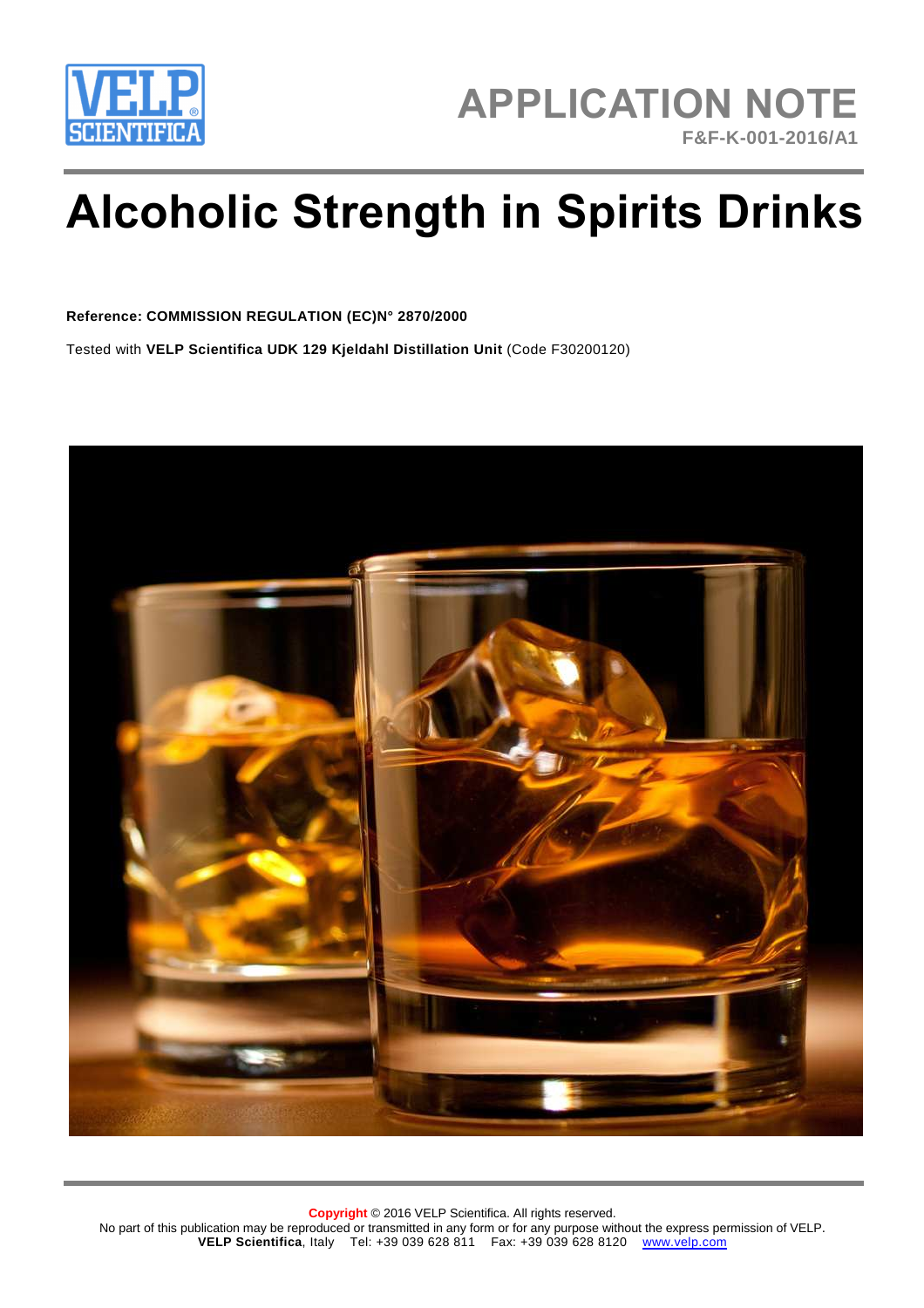

# **Introduction**

A spirit, or liquor, is an alcoholic distilled beverage containing ethanol, produced by distilling it. Ethanol derives from the fermentation of grain, fruit, or vegetables and adding different aromatic compounds. Spirits drinks are legally consumed in most countries with over 100 countries having laws regulating their production, sale, and consumption. The ethylic alcohol, produced during the fermentation, determines the alcoholic strength and it can be measured by volume as "the number of liters of ethanol contained in 100 liters of spirits, both volumes being measured at temperature of 20°C. It is expressed by the symbol %vol".

#### **Alcoholic Determination in Spirits Drinks**

Steam distillation is a method to determine the alcoholic strength in spirits drinks: the distillate obtained is an ethanolwater mixture and the measurement is performed by a digital density meter.

#### **Sample**

| Vodka infused with natural flavors | Alcoholic strength by volume (labeled value): 35% vol |
|------------------------------------|-------------------------------------------------------|
| American Whiskey                   | Alcoholic strength by volume (labeled value): 40% vol |

#### **Equipment**

- Alcoholic strength kit (code A00000285) composed by:

- -Tweezer for closing the NaOH tube
- -Kjeldahl balloon 500 ml for the distillation of sample (Code A00000082)
- Digital density meter (i.e. Rudolph model DDM 2911 PLUS)
- Cooled Incubator (VELP Scientifica FOC Series i.e. code F10400320)
- 200 ml volumetric flasks with stopper

#### **Procedure**

Measure out 200 ml of the spirits drinks using a graduated flask and thermostat it at 20°C. Let the sample adjust to temperature, this will take about 15 minutes\*. Bring down the volume of the sample exactly 200 ml by taking away excess sample by a small pipette. Transfer the liquids to the 500 ml test tube.

Rinse the volumetric flask with distilled water (3 x 10ml) in order to collect all the mixture residues and add 10 ml of distilled water as receiving solution in the same volumetric flask. Place the volumetric flask in a beaker filled with cold water and ice. Insert the distillate outlet tube (it must be put in contact with the receiving solution) and fix it well using parafilm.

#### **Distillation**

Collect the distillate in the 200 ml graduated flask used to measure the sample quantity. Preheat the UDK 129 performing a wash down (about 7 minutes).

Start the distillation according to the parameters below:

- NaOH: 0 ml\*\*
- Sample volume: 200 ml
- Sample tube: 500 ml
- Distillation time : 7-9 minutes

\*\* Close the NaOH tube using the tweezer received inside the Alcoholic strength kit.

In UDK 129 settings, set a distillation time to obtain a maximum of 200 ml of distillate. After the distillation, position the receiving flask in the thermostat for about 15 min and finally bring up to volume (200 ml) using distilled water at 20 °C.

#### **Density of the Distillate**

Measure the density of the distillate by the electronic density meter. For diluted samples the result should be doubled.

\* The samples having a alcohol concentration higher than 25v/v% need to diluted 1:1.